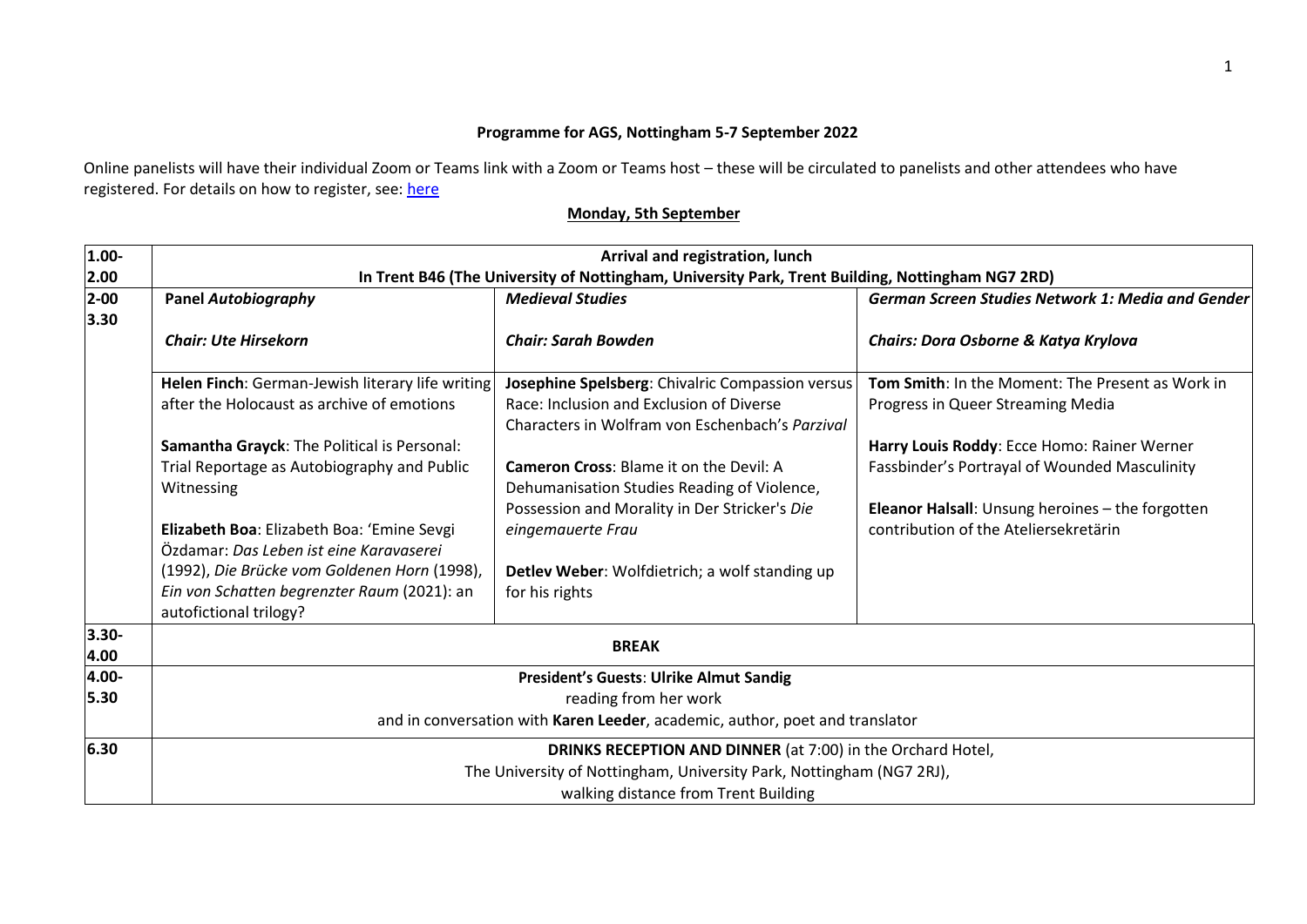## **Tuesday, 6th September**

| $9.00 -$        | <b>Teaching and Researching Adaptation 1</b>                                                                                                                                                                                                                                                                                                                                                         | <b>Linguistics</b>                                                                                                                                                                                                                                                                                                                                                                                                         | The 18 <sup>th</sup> Century Panel                                                                                                                                                                                                                                                                                                                                      |  |  |  |
|-----------------|------------------------------------------------------------------------------------------------------------------------------------------------------------------------------------------------------------------------------------------------------------------------------------------------------------------------------------------------------------------------------------------------------|----------------------------------------------------------------------------------------------------------------------------------------------------------------------------------------------------------------------------------------------------------------------------------------------------------------------------------------------------------------------------------------------------------------------------|-------------------------------------------------------------------------------------------------------------------------------------------------------------------------------------------------------------------------------------------------------------------------------------------------------------------------------------------------------------------------|--|--|--|
| 10.30           | <b>Chair: Debbie Pinfold</b>                                                                                                                                                                                                                                                                                                                                                                         | <b>Chair: Melani Schroeter</b>                                                                                                                                                                                                                                                                                                                                                                                             | <b>Chair: Joanna Raisbeck</b>                                                                                                                                                                                                                                                                                                                                           |  |  |  |
|                 | Zeljko Uvanovic: Alain Gsponer's Heidi<br>(2015) and Jugend ohne Gott (2017): A<br>Comparison of Utopian and Dystopian<br><b>Adaptation Techniques</b><br>(remote)<br>Christiane Schönfeld: The Impact of<br>Adaptation: German-language literature on<br>film (remote)<br>Julian Preece: From French Vienna to<br>Barcelona via New York: Marriage Scenes in<br>International Adaptations of Arthur | Claus Ehrhardt & Sabrina Link: The usage of routine<br>formulae in Bundestag speeches<br>Louis Cotgrove: als ob jetzt kann man dich ernst nehmen:<br>Emergent grammaticalization of subordinating<br>conjunctions in German digital youth language<br>Torsten Leuschner: The rise of V1-Conditionals in<br>German(ic): Traditions and a Constructionalisation-Based<br>Scenario                                            | Flavio Auer: Tieck's Kaiser Octavianus as capstone<br>of Early Romanticism<br>Elystan Griffiths: Obedience in the Age of<br>Enlightenment<br>Jerome Carroll: Johann Gottfried Sulzer's<br>adherence to and departure from<br>rationalist principles: perfectibility,<br>indeterminacy, relationality, anti-<br>essentialism                                             |  |  |  |
| 10.30-          | Schnitzler's Reigen                                                                                                                                                                                                                                                                                                                                                                                  |                                                                                                                                                                                                                                                                                                                                                                                                                            |                                                                                                                                                                                                                                                                                                                                                                         |  |  |  |
| 11.00           | <b>BREAK</b>                                                                                                                                                                                                                                                                                                                                                                                         |                                                                                                                                                                                                                                                                                                                                                                                                                            |                                                                                                                                                                                                                                                                                                                                                                         |  |  |  |
| 11.00-<br>12.30 | <b>Teaching and Researching Adaptation 2</b>                                                                                                                                                                                                                                                                                                                                                         | The young and the old in the 18th and 19th centuries<br>(In association with the English Goethe Society)                                                                                                                                                                                                                                                                                                                   | <b>Stories of Contagion in Literature, Film and</b><br>Theory (4 papers of 15 minutes each)                                                                                                                                                                                                                                                                             |  |  |  |
|                 | <b>Chair: Julian Preece</b>                                                                                                                                                                                                                                                                                                                                                                          | <b>Chair: Kevin Hilliard</b>                                                                                                                                                                                                                                                                                                                                                                                               | <b>Chair: Heike Bartel (Organizer Sebastian Klinger)</b>                                                                                                                                                                                                                                                                                                                |  |  |  |
|                 | Alexandra Lloyd: Die Linie ist wie eine<br>Stimme': Adapting Acoustic Worlds in Ulli<br>Lust and Marcel Beyer's Graphic Novel<br>Flughunde (2013)<br>Debbie Pinfold: Effi Briest and her<br>Afterlives: Teaching a Canonical Text<br>through Film Adaptations<br>Rey Conquer: Reading Transit with Christian<br>Petzold                                                                              | Željko Uvanović: Climbing Jacob's Ladder post mortem as<br>old and young. The Ascension of Goethe's Faust<br>(1832/1833) and Haupt-mann's Hannele (1893) in<br>Comparison. (remote)<br>Hans Hahn: The Accommodation of Art in Old Age as seen<br>in Thomas Mann's Lotte in Weimar.<br>Charlotte Woodford: "Wir hätten keine Zukunft mehr?<br>Unsinn!": Future-orientated ideas of aging in women's<br>writings around 1900 | Alice Christensen: Das Verfahren der Impfung:<br>Protective Strategies in Works by Walter<br>Benjamin and Anna Seghers<br>Marie Kolkenbrock: Immunitary Democracy and<br>Social Quarantine: On the Cultural History of<br><b>Distance Metaphors</b><br>Annja Neumann: Infectious Images: Dr Tulp's<br>Afterlife in German Literature, Visual Culture<br>and Performance |  |  |  |
|                 |                                                                                                                                                                                                                                                                                                                                                                                                      |                                                                                                                                                                                                                                                                                                                                                                                                                            | Sebastian Klinger (Oxford): Learning from an<br>Epidemic: Sleeping Sickness and Sleep Science                                                                                                                                                                                                                                                                           |  |  |  |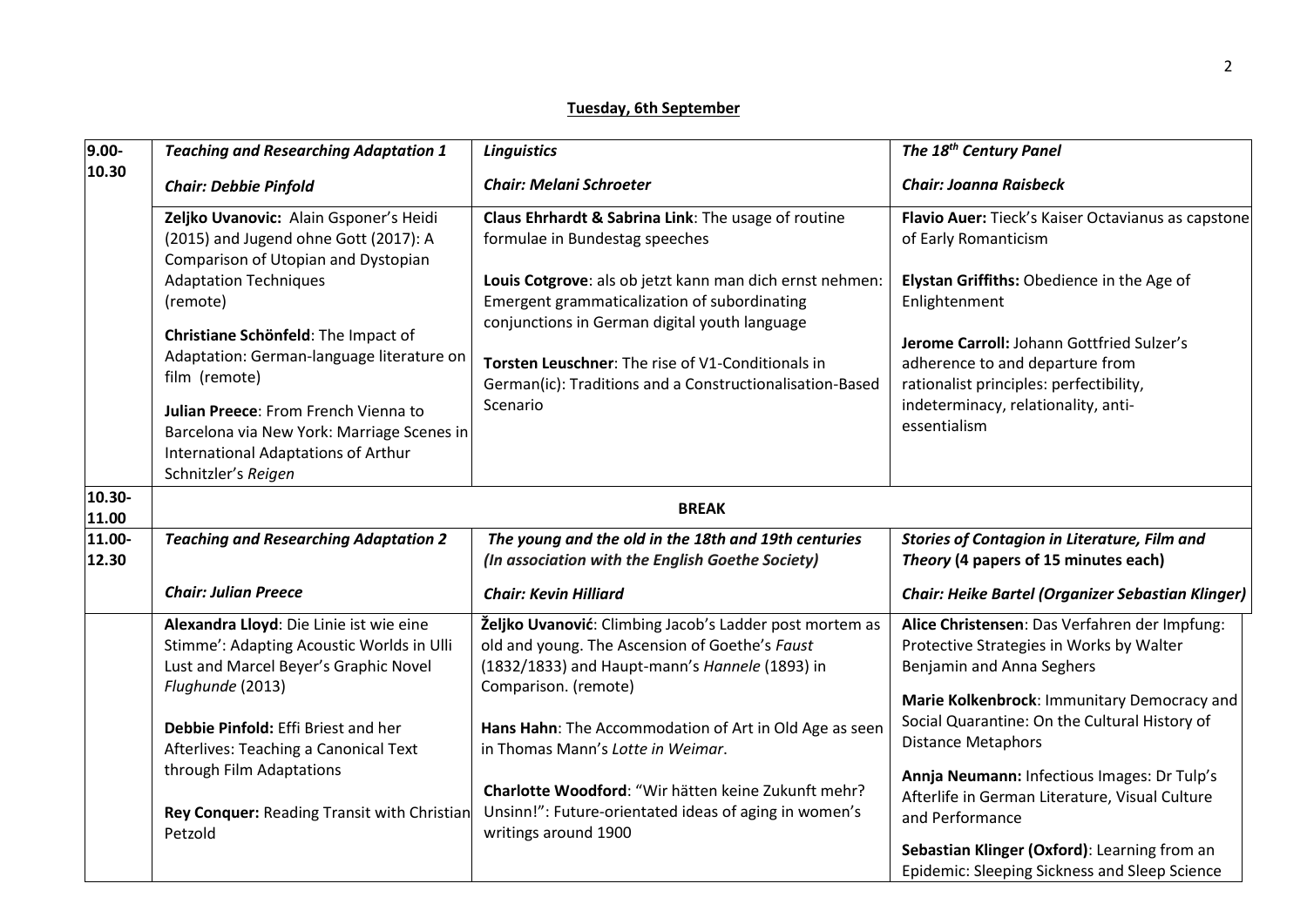| 12.30-<br>1.30   |                                                                                                                                                                                                                                                                                                                                                                                                                                                                                                                                                                                                                                                                                                                      |                                                                                                                                                                                                           |  | <b>LUNCH</b>                                                                                                                                           |                                                                                                                                                                                                                                                                                                                                                                                                              |
|------------------|----------------------------------------------------------------------------------------------------------------------------------------------------------------------------------------------------------------------------------------------------------------------------------------------------------------------------------------------------------------------------------------------------------------------------------------------------------------------------------------------------------------------------------------------------------------------------------------------------------------------------------------------------------------------------------------------------------------------|-----------------------------------------------------------------------------------------------------------------------------------------------------------------------------------------------------------|--|--------------------------------------------------------------------------------------------------------------------------------------------------------|--------------------------------------------------------------------------------------------------------------------------------------------------------------------------------------------------------------------------------------------------------------------------------------------------------------------------------------------------------------------------------------------------------------|
| $1.30 -$<br>3.00 | <b>PGR/ECR session (hybrid)</b>                                                                                                                                                                                                                                                                                                                                                                                                                                                                                                                                                                                                                                                                                      | <b>Schools networking and</b><br>liaison (hybrid)                                                                                                                                                         |  | <b>German Studies and impactful</b><br>research - examples and<br>discussion                                                                           | German Screen Studies Network 2: Cinema and<br><b>Identity</b>                                                                                                                                                                                                                                                                                                                                               |
|                  | <b>Chairs: Louis Cotgrove and Sascha</b><br><b>Stollhans, Claire Ross, Isabel Story</b><br>This session is specifically targeted at<br>anyone who identifies as a postgraduate<br>or early-career academic and is an<br>opportunity to discuss all experiences of<br>life in academia in a relaxed, supportive<br>environment. The session will take a<br>roundtable format with several invited<br>speakers who will lead discussions<br>covering issues specific to postgraduates<br>and early-career academics, including<br>precarity in the current academic job<br>market, research and teaching<br>opportunities in the UK and Ireland,<br>academic jobs in the DACH region, and<br>networking opportunities. | <b>Chair: Alex Lloyd</b><br>(Oxford)<br>(With representatives<br>from the regional<br>schools networks)<br>Rebuilding outreach and<br>networks after COVID;<br>and curating online<br>support for schools |  | <b>Chair: tbc</b><br><b>Contributions from Nicola</b><br>Mclelland, Karen Leeder, Heike<br>Bartel and others                                           | (Chairs) Dora Osborne and Katya Krylova<br>Bastian Heinsohn: Revolutionizing German<br>Cinema in the 1960s: The films of Will Tremper<br>Paul Leworthy: Memory, Family and a Post-<br>Migrant Perspective: Migration Reframed in<br>Almanya - Willkommen in Deutschland<br>Philip Decker: Searching for the Nazi Potemkin:<br>Karl Anton's Panzerkreuzer Sebastopol as<br>Tribute and Rebuttal to Bolshevism |
| $3.00 -$<br>3.30 |                                                                                                                                                                                                                                                                                                                                                                                                                                                                                                                                                                                                                                                                                                                      |                                                                                                                                                                                                           |  | <b>BREAK</b>                                                                                                                                           |                                                                                                                                                                                                                                                                                                                                                                                                              |
| $3.30 -$<br>5.00 | <b>Deutsch als Fremdsprache / Language Teaching Practices</b><br>in German Departments (4 papers of 15 minutes each)<br><b>Chair: Ulrike Bavendiek</b>                                                                                                                                                                                                                                                                                                                                                                                                                                                                                                                                                               |                                                                                                                                                                                                           |  | $19th$ - and Early-20 <sup>th</sup> -Century Studies 1<br><b>Chair: Margit Dirscherl</b>                                                               | German Studies and/in Health Humanities<br><b>Chair: Heike Bartel</b>                                                                                                                                                                                                                                                                                                                                        |
|                  | Daniela Flint: Too large, too small? The importance<br>of group size for effective ab initio German language<br>teaching<br>Sophie Payne & Wendy Hillier (University of Reading):                                                                                                                                                                                                                                                                                                                                                                                                                                                                                                                                    |                                                                                                                                                                                                           |  | Joanna Neilly: Rethinking Romanticism<br>through Die Winterreise<br>Alyson Lai: Staging the Apocalypse:<br>Juxtaposition in die Brücke Studios and der | Stephanie Hilger: Intersections: Health<br><b>Humanities and German Studies</b><br>(remote)<br>Rebecca Kammerlander-Wismeg: A                                                                                                                                                                                                                                                                                |
|                  | Effective assessment in LfA modules<br>Sabina Barczyk-Wozniak: German Courses in<br>Institution-Wide Language Provision at Cardiff<br>University - programme design and student profiles<br>(remote)                                                                                                                                                                                                                                                                                                                                                                                                                                                                                                                 |                                                                                                                                                                                                           |  | <b>Blaue Reiter Almanac</b><br><b>Anchit Sathi: Thomas Mann and the</b><br>Queerness of Parenthood                                                     | missing limb and a broken heart<br>Katherine Calvert: Happiness and Despair in<br>Erika Runge's Frauen: Versuche zur<br>Emanzipation                                                                                                                                                                                                                                                                         |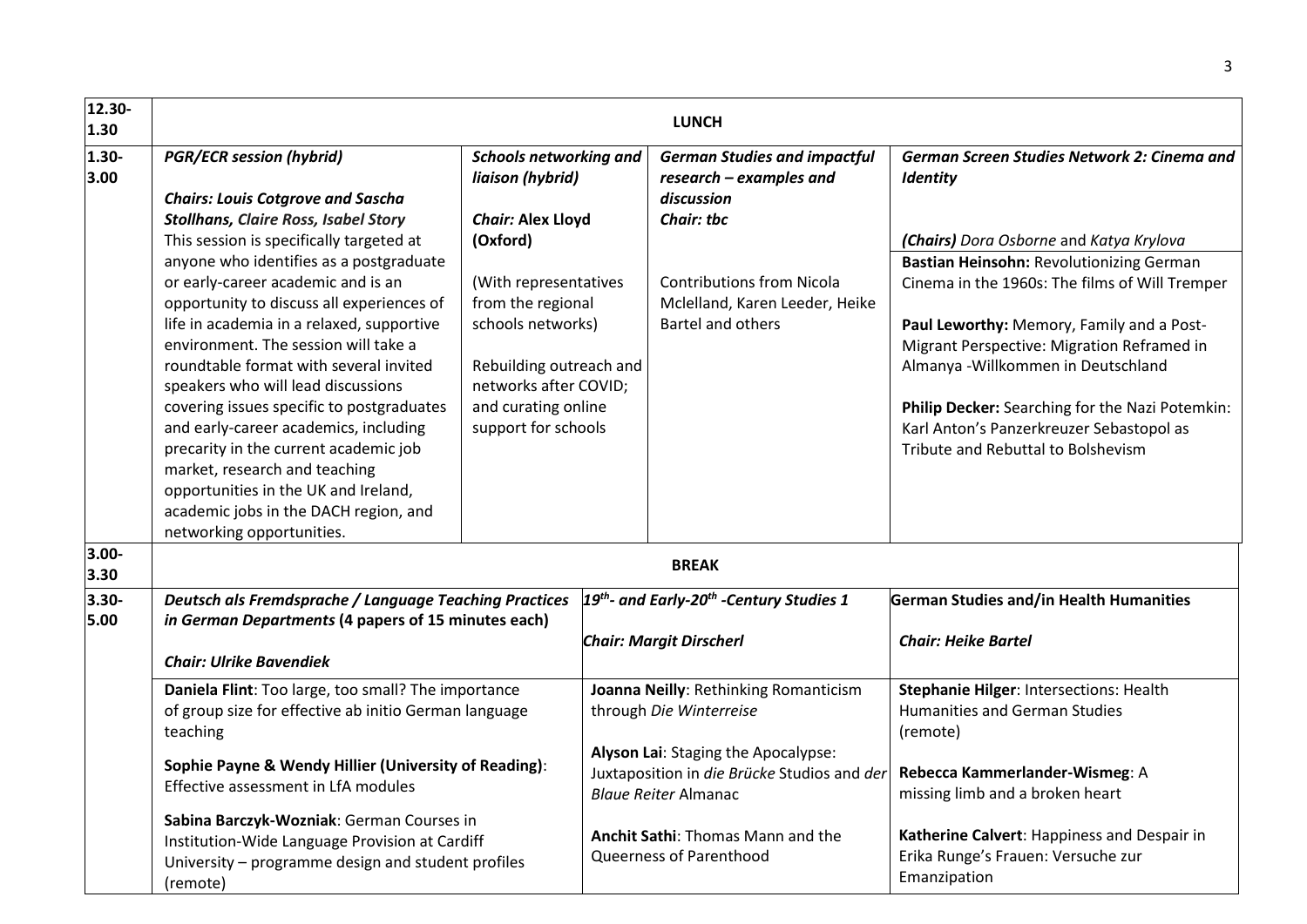|          | Tracey Reimann-Dawe: Integrating post A-level and<br>ab inito learners of German in language and cultural<br>modules: challenges and successes<br>(remote) |  |  |
|----------|------------------------------------------------------------------------------------------------------------------------------------------------------------|--|--|
| $5.00 -$ | <b>BREAK</b>                                                                                                                                               |  |  |
| 5.15     |                                                                                                                                                            |  |  |
| $5.30 -$ |                                                                                                                                                            |  |  |
| 6.30     | The AGS at 90 - Reflections on the past, looking to the future                                                                                             |  |  |
| 7.15     | <b>DINNER</b>                                                                                                                                              |  |  |

## **Wednesday, 7th September**

| $9.00 -$<br>10.00  | <b>Association for German Studies Business Meeting</b>                         |                                                                                       |                                                                                                     |  |  |
|--------------------|--------------------------------------------------------------------------------|---------------------------------------------------------------------------------------|-----------------------------------------------------------------------------------------------------|--|--|
| 10.00-<br>10.15    | <b>BREAK</b>                                                                   |                                                                                       |                                                                                                     |  |  |
| $10.15 -$<br>11.45 | <b>The Anthropocene</b>                                                        | <b>German Studies Open Panel</b>                                                      | <b>Cultural crossings: transition, translocation and</b><br>transformation 1                        |  |  |
|                    | <b>Chairs: Karen Leeder and Nicola Thomas</b>                                  | <b>Chair: TBC</b>                                                                     | <b>Chair: Caroline Summers</b>                                                                      |  |  |
|                    | Alexis Radisoglou: Anthropocene Realism                                        | Ian Ellison: Über-, Fort-, Nach-, Weiterleben?<br>Benjamin and Afterlife              | <b>Joseph Prestwich: Constructing Germanness</b><br>through Anglo-German Collaboration in Joe Hill- |  |  |
|                    | Karen Leeder: An Anthropocene Aesthetics?                                      |                                                                                       | Gibbins' A Midsummer Nights Dream (2017)                                                            |  |  |
|                    | Thoughts based on two Contemporary Poets                                       | Peter Davies: Archive or Memorial? Working<br>with the Archive of the First Frankfurt | Sophia Buck: A 'Baedecker durch das geistige                                                        |  |  |
|                    | Nicola Thomas: Doom and Bloom: Friederike<br>Mayröcker's Anthropocene Lateness | <b>Auschwitz Trial</b>                                                                | Paris': Walter Benjamin's (national) literary<br>histories as travel guides for foreigners          |  |  |
|                    |                                                                                | Merisa Sahin: Ottoman Vulgärmaterialismus:                                            |                                                                                                     |  |  |
|                    |                                                                                | Beşir Fuad and His Theory of a Materialist<br>Citizenship (remote)                    | Claire Ross: Yadé Kara's Cafe Cyprus and the<br>imperial property ladder                            |  |  |
| 11.45-<br>12.00    | <b>BREAK</b>                                                                   |                                                                                       |                                                                                                     |  |  |